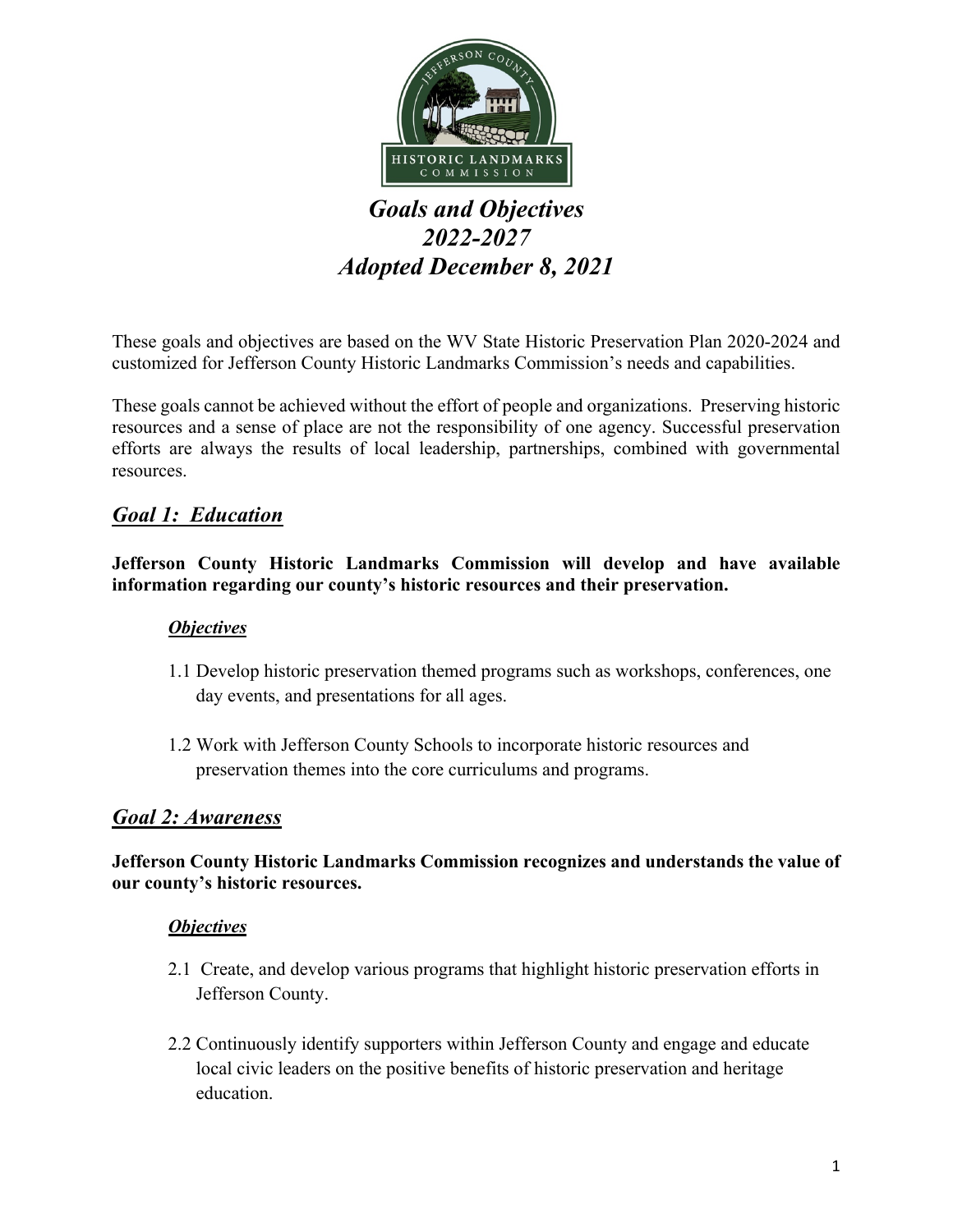2.3 Use social media to promote information regarding activities, successes, and ongoing programs to reach a larger audience and foster a positive image about historic preservation.

# *Goal 3: Identification*

#### **Jefferson County Historic Landmarks Commission will identify, evaluate, and designate historic resources.**

### *Objectives*

- 3.1 Continue to survey and evaluate historic properties across the county with special focus on underrepresented resources and resource types.
- 3.2 Identification efforts will include those resources constructed during the mid- $20<sup>th</sup>$ century and exhibit those architectural styles prevalent during that time. Farming, extractive industries, processing, and commercial industries during the early to mid- $20<sup>th</sup>$  century will be studied.
- 3.3 Continue nominate historic resources to the National Register of Historic Places or nominating historic resources as Jefferson County Landmarks all the while focusing on underrepresented resources.

### *Goal 4: Community and Economic Develop***ment**

**Jefferson County Historic Landmarks Commission will incorporate historic preservation planning into economic and community development to maintain a sense of place.** 

### *Objectives*

- 4.1 Recognize preservation's role in helping communities retain a sense of place and identity.
- 4.2 Provide materials for programs and activities that link historic preservation with recreation and tourism.
- 4.3 Work with property owners and established non-profit organizations to protect identified threatened resources.
- 4.4 Continue to promote and encourage the use of existing incentive programs such as state and federal tax credits.